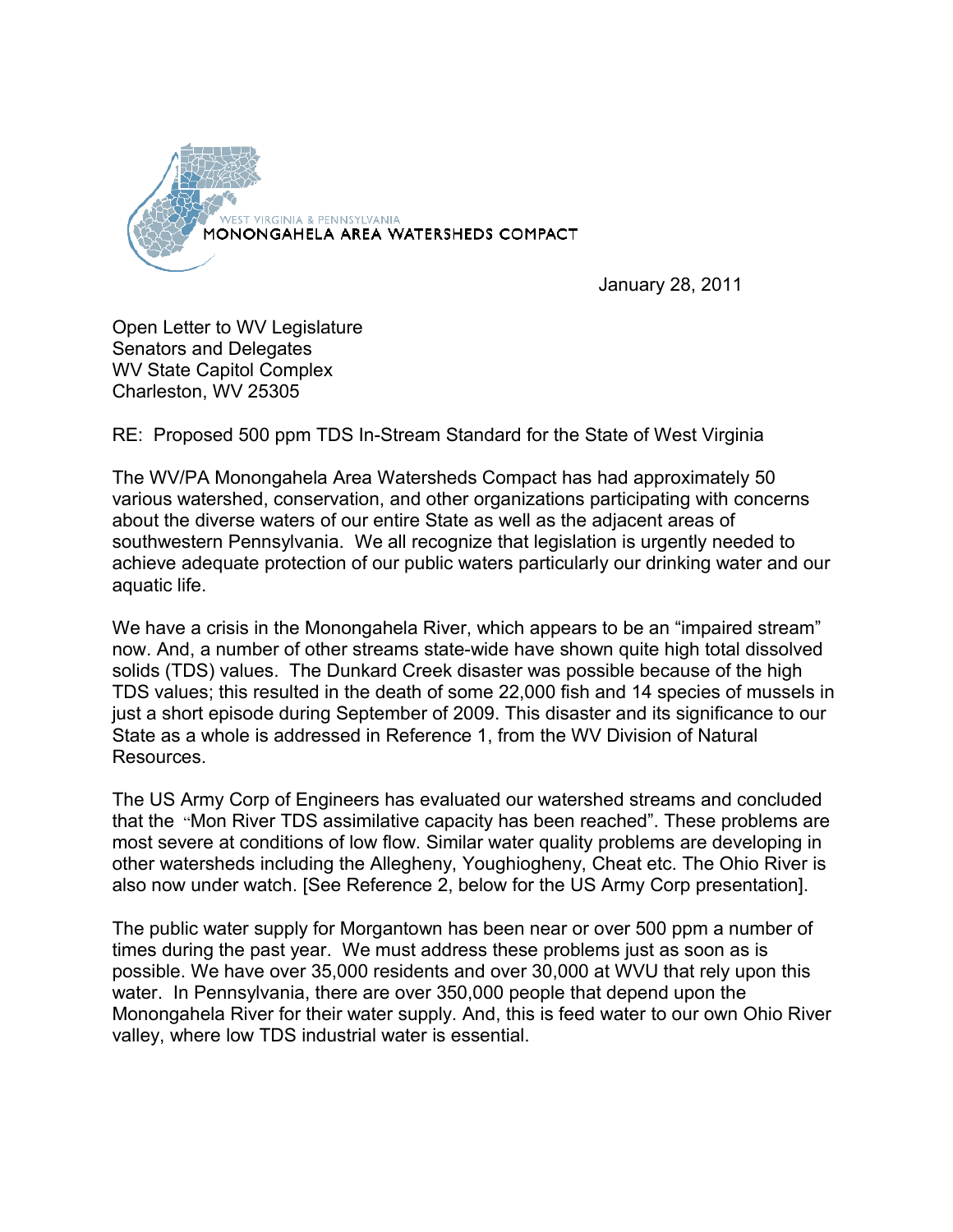We have given the 500 ppm in-stream proposal of the WV-DEP our consideration. We have determined that the following factual basis exists in support of this proposal:

(1)The 500 ppm in-stream standard proposed by the WV-DEP is already a compromise, given that the threshold for aquatic life impacts is 250 ppm, where the osmotic pressure effects caused by the TDS become hazardous to living things. These effects are due to the full complement of dissolved material (not specific ions), although other impacts can be attributed to a number of individual (or collections of) ions in the water.

(2) A 500 ppm standard for total dissolved solids has been recommended by the US government for drinking water for some years now.

(3)The WV-DEP has studied the TDS issues in West Virginia and has determined that a 500 ppm in-stream standard is needed state-wide, as is described in Reference 3.

(4) The problems caused by high TDS are many and varied throughout the State, including taste and laxative effects, scale accumulation in pipes and valves and other equipment, as well as health effects -- some of which are known and some unknown. Many industrial uses for river water require low levels of TDS. The spread of "golden algae" blooms, as occurred in Dunkard Creek, requires that we limit the TDS values in our streams.

(5) An in-stream standard for the State is necessary, to protect all our people given that our public water supplies are essential to our lives. Perhaps 1.5 million West Virginians use surface water as their main water supply. We need a standard for the long-term that applies at more than a few selected withdrawal points.

(6) A special condition amendment can be justified for those streams having a high natural level of calcium carbonate, for example, as "applicants may propose an alternative standard when certain natural conditions prevail if justification exists and is provided." A similar rule already exists for aquatic life protection under 47CSR2 at Section 7.2.C.4.

Thank you for your attention to these important matters on behalf of our State. We stand ready to assist as much as we can do, and to provide additional input as would be useful in your deliberations in the WV State Legislature.

**Duane G. Nichols Barry G. Pallay** 

Duane G. Nichols, Co-Chair **Barry G. Pallay, Co-Chair** Barry G. Pallay, Co-Chair WV/PA Watersheds Compact WV/PA Watersheds Compact 330 Dream Catcher Circle 124 Diamond Court Morgantown, WV 26508 Morgantown, WV 26505

cc: WV/PA Watersheds Compact